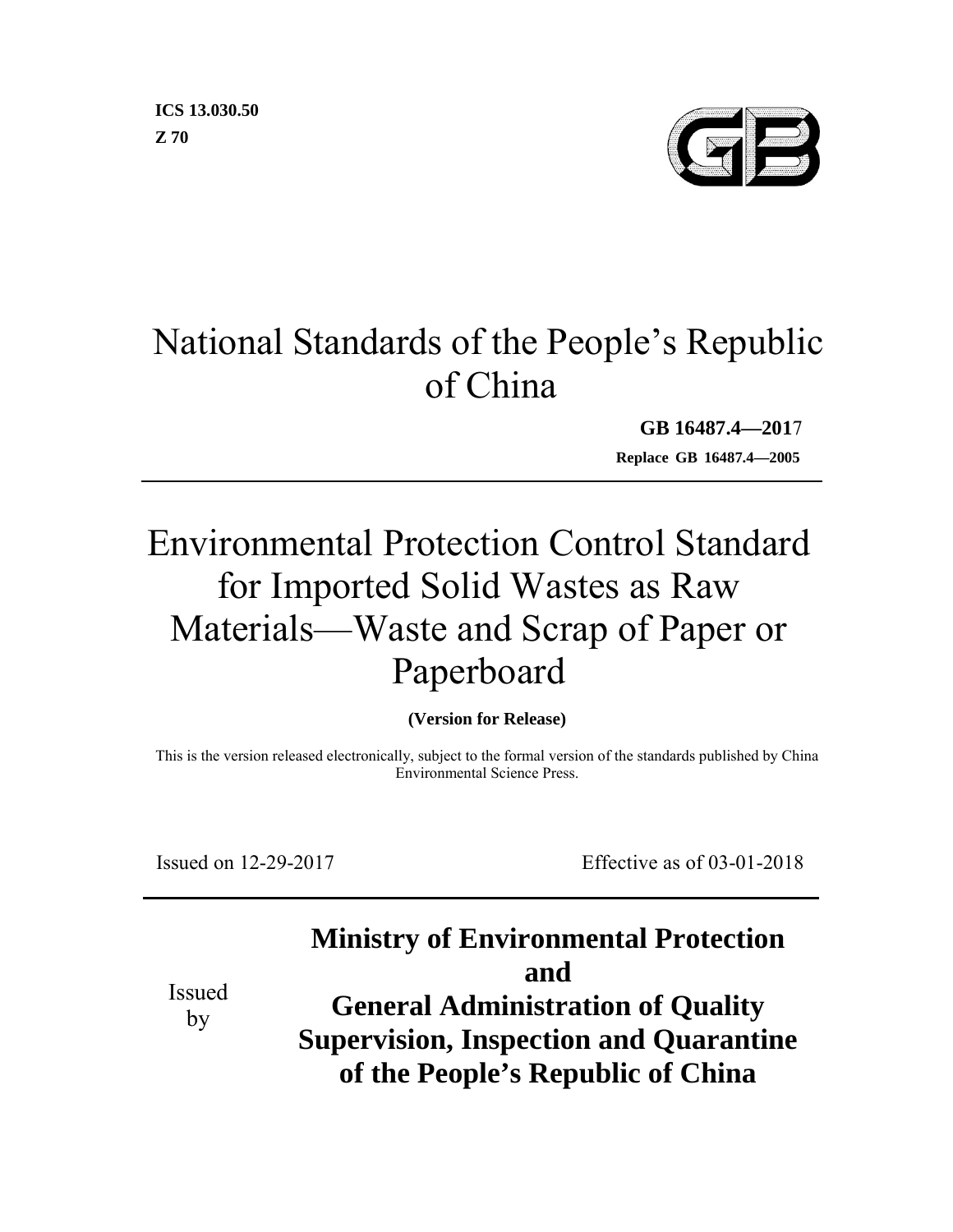### **Table of Contents**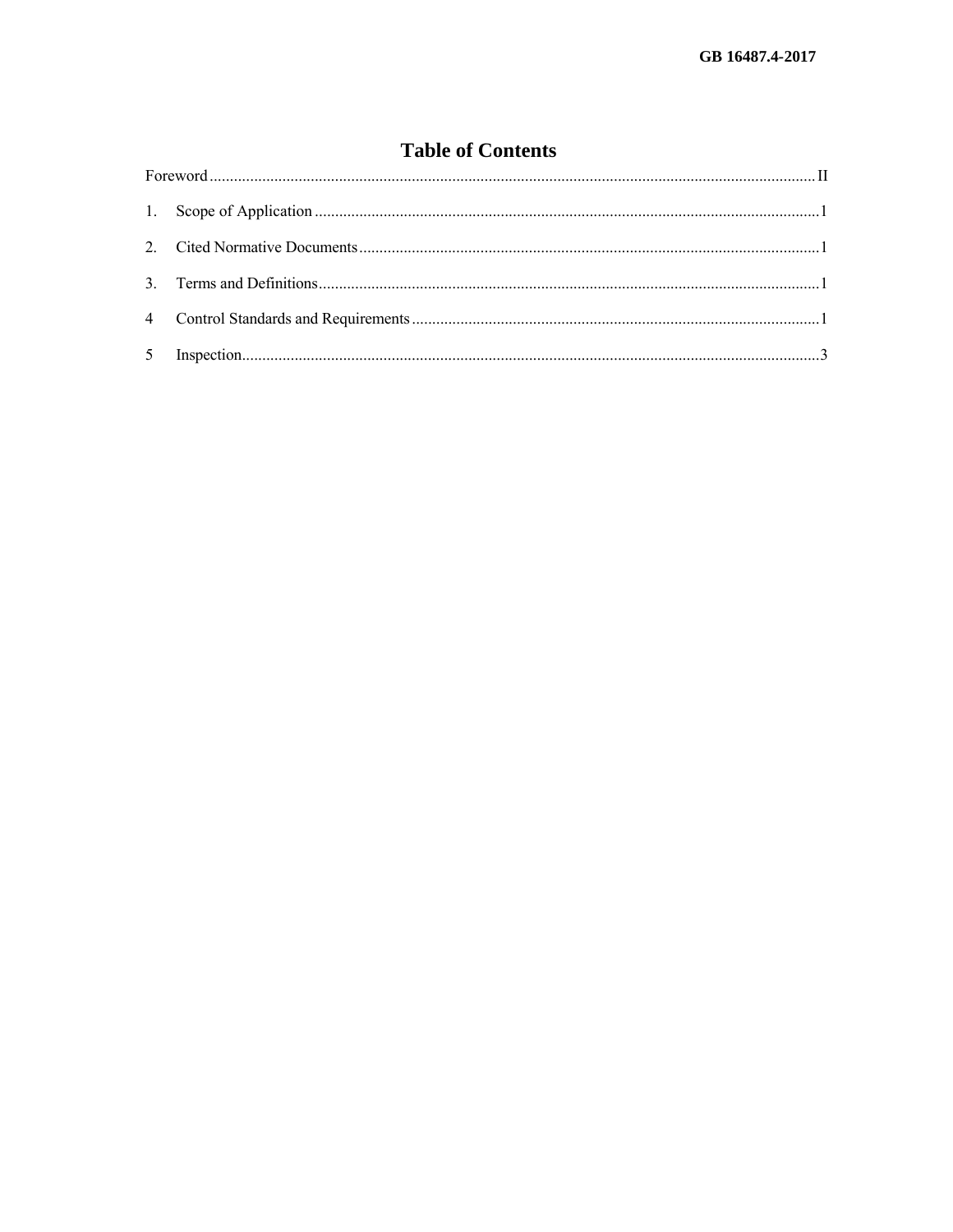### **Foreword**

In order to implement the *Law of the People's Republic of China on the Prevention and Control of Environmental Pollution by Solid Wastes*, the *Law of the People's Republic of China on the Prevention and Control of Radioactive Pollution* and other applicable laws and regulations, and control the environmental pollution caused by imported waste and scrap of paper or paperboard as raw material, this standard is hereby formulated.

This standard specifies the environmental protection control requirements for imported waste and scrap of paper or paperboard.

As one of a series of environmental protection control standards for imported solid wastes, this standard shall be applicable to the administration of import of the waste and scrap of paper or paperboard included in the Catalogue of Imported Solid Wastes as Raw Materials.

This standard was first issued in 1996 and first amended in 2005, and it is hereby amended for a second time.

It is hereby amended mainly in the following aspects:

- Requirement on external exposure penetrating radiation dose for imported waste paper was added;
- Control requirement for hazardous wastes was adjusted;
- Control requirement for regular carried-wastes was tightened; and
- Requirements on inspection were revised.

*Environmental Protection Control Standard for Imported Solid Wastes as Raw Materials – Waste and Scrap of Paper or Paperboard* (GB 16487.4-2005) shall be abolished as of the effective date of this standard.

This standard was amended under the direction of the Department of Soil Environment Management and the Department of Science, Technology and Standards of the Ministry of Environmental Protection.

Primary drafting organization for this standard: Chinese Research Academy of Environmental Sciences.

This standard was approved by the Ministry of Environmental Protection on December 29, 2017.

This standard shall come into full force and effect on March 1, 2018.

This standard shall be interpreted by the Ministry of Environmental Protection.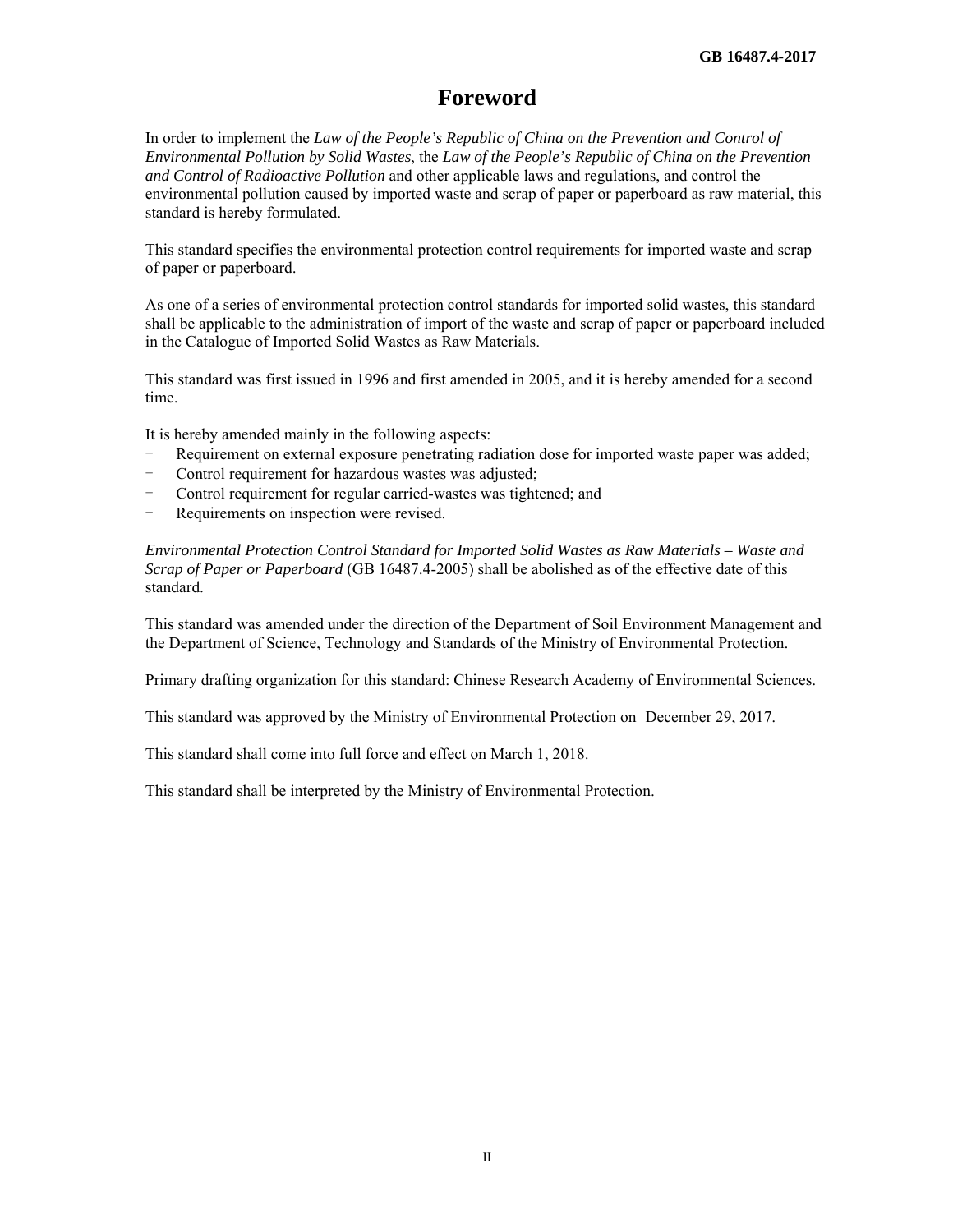### **Environmental Protection Control Standard for Imported Solid Wastes as Raw Materials – Waste and Scrap of Paper or Paperboard**

#### **1. Scope of Application**

This standard hereby sets forth the environmental protection control requirements for imported waste and scrap of paper or paperboard ("Imported Waste Paper").

This standard shall be applicable to the administration of import of the waste paper described below.

| <b>HS Code</b> | Name of Solid Waste                                                                                                                                   |
|----------------|-------------------------------------------------------------------------------------------------------------------------------------------------------|
| 4707100000     | Recycled (waste and scrap) unbleached kraft, corrugated paper or paperboard                                                                           |
| 4707200000     | Recycled (waste and scrap) paper and paperboard made from bleached chemical<br>wood pulp (without mass dyeing)                                        |
| 4707300000     | Recycled (waste and scrap) paper and paperboard made from mechanical wood<br>pulp (such as waste newspapers, magazines and similar printed materials) |

#### **2. Cited Normative Documents**

The provisions of the following documents are cited in this standard. In case of any undated citation, the effective version of such cited normative document shall be applicable to this standard.

| GB 5085.1    | <b>Identification Standards for Hazardous Wastes</b>                          | Identification of corrosivity                 |  |  |
|--------------|-------------------------------------------------------------------------------|-----------------------------------------------|--|--|
| GB 5085.2    | <b>Identification Standards for Hazardous Wastes</b>                          | Screening test for acute toxicity             |  |  |
| GB 5085.3    | <b>Identification Standards for Hazardous Wastes</b>                          | Identification of leaching toxicity           |  |  |
| GB 5085.4    | Identification Standards for Hazardous Wastes                                 | Identification of flammability                |  |  |
| GB 5085.5    | <b>Identification Standards for Hazardous Wastes</b>                          | Identification of reactivity                  |  |  |
| GB 5085.6    | <b>Identification Standards for Hazardous Wastes</b>                          | Identification for toxic substance<br>content |  |  |
| SN/T 0570    | Inspection Procedures for Radioactive Contamination of Imported Wastes as Raw |                                               |  |  |
|              | Materials                                                                     |                                               |  |  |
| SN/T 1791.13 | Inspection and Quarantine Procedures for Imported Wastes as Raw Materials –   |                                               |  |  |
|              | Part 13: Waste and Scrap of Paper or Paperboard                               |                                               |  |  |

*National Catalogue of Hazardous Wastes* (Order No. 39 issued by Ministry of Environmental Protection, National Development and Reform Commission, and Ministry of Public Security)

#### **3. Terms and Definitions**

For purpose of this standard, the following terms and definitions shall apply.

3.1 Carried-waste

Foreign substances introduced into Imported Waste Paper during production, collection, packaging and transportation (excluding packing materials for the Imported Waste Paper and other substances that need to be used during the transportation process).

#### **4 Control Standards and Requirements**

- 4.1 To control radioactive contamination induced by Imported Waste Paper, the following requirements shall be met:
	- a) The waste paper shall not contain any radioactive wastes;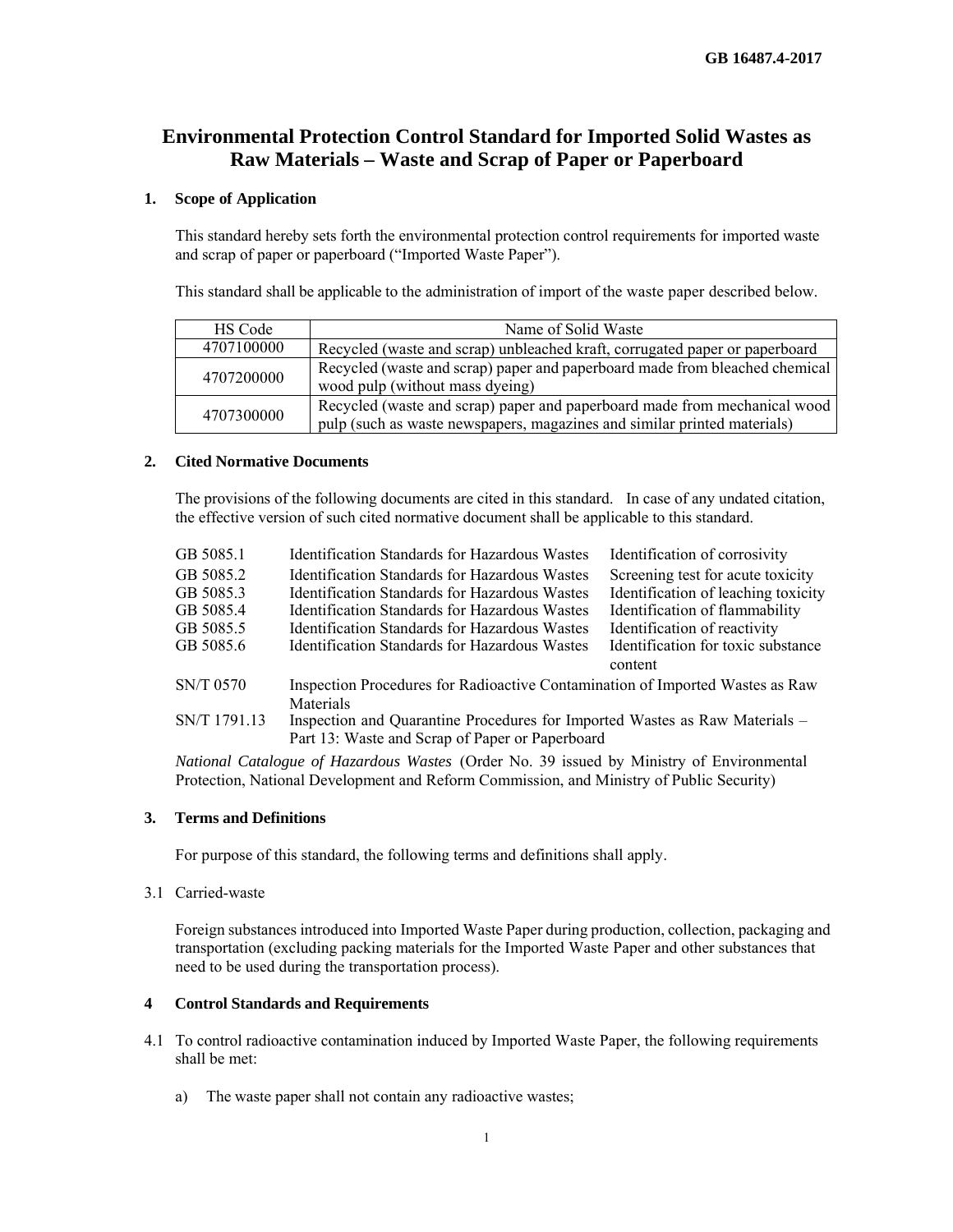- b) The external exposure penetrating radiation dose rate for the waste paper (including packing material) shall be no more than  $+0.25\mu Gy/h$  greater than the normal natural background radiation level at the place where the port of import is located;
- c) α-ray and β-ray radioactive contamination levels on the surface of the waste paper shall be as follows: the average value of maximum detected level in any portion of  $300 \text{cm}^2$  on the surface shall not exceed  $0.04Bq/cm<sup>2</sup>$  for α-ray and  $0.4Bq/cm<sup>2</sup>$  for β-ray; and
- d) The specific activity of radioactive nuclide in the waste paper shall be less than the threshold values specified in Table 1 below.

| Nuclide                                  | Specific Activity (Bq/g) |
|------------------------------------------|--------------------------|
| $59$ Ni                                  | $3x10^3$                 |
| $^{63}$ Ni                               | $3x10^3$                 |
| 54Mn                                     | 0.3                      |
| ${}^{60}Co$                              | 0.3                      |
| $\overline{^{65}Zn}$                     | 0.3                      |
| 55Fe                                     | 300                      |
| 90Sr                                     | 3                        |
| 134Cs                                    | 0.3                      |
| $\overline{^{137}}Cs$                    | 0.3                      |
| $\overline{^{235}}U$                     | 0.3                      |
| $238$ U                                  | 0.3                      |
| $239$ Pu                                 | 0.1                      |
| $\overline{^{241}}$ Am                   | 0.3                      |
| $152_{\text{Eu}}$                        | 0.3                      |
| $154$ Eu                                 | 0.3                      |
| 94Nb                                     | 0.3                      |
| β-γ mixture with unknown components      | 0.3                      |
| $\alpha$ mixture with unknown components | 0.1                      |

#### **Table 1 Threshold Values of Specific Activity of Radioactive Nuclide**

- 4.2 Imported Waste Paper shall not contain any explosive arms or ammunitions, such as discarded bombs and shells.
- 4.3 The total weight of the following carried-wastes in Imported Waste Paper shall be strictly restricted to a level not greater than 0.01% of the weight of the Imported Waste Paper.
	- a) Burnt or partially burnt waste paper, or waste paper contaminated by fire extinguishing agent;
	- b) Sealed container;
	- c) Wastes listed in the *National Catalogue of Hazardous Wastes*; and
	- d) Other hazardous wastes with one or more hazardous characteristics including corrosivity, toxicity, flammability and reactivity as identified according to the identification standards of GB5085.1-GB5085.6.
- 4.4 In addition to the wastes listed above, the total weight of other carried wastes (including wood waste, waste metal, waste glass, waste plastic, waste rubber, waste textile, spent absorbent, aluminum-plastic composite bag, thermosensitive paper, asphalt-coated moisture-proof paper, self-adhesive paper, wallpaper, waxed paper, wax dipped paper, oiled paper, silicon oil paper and carbon paper) in